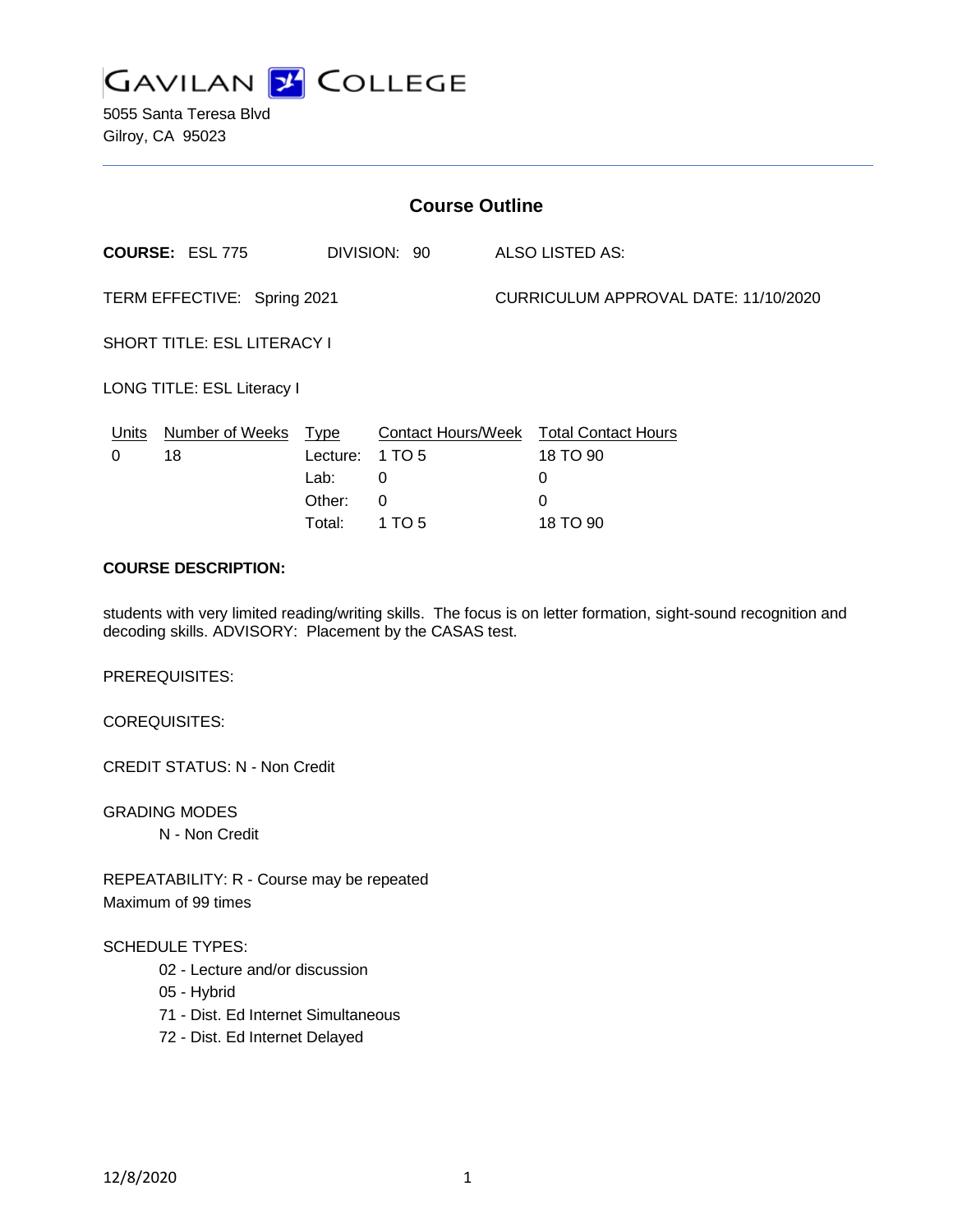### **STUDENT LEARNING OUTCOMES:**

1. Recognize and form letters of the alphabet

Measure of assessment: homework, quizzes and tests

2. Identify sounds of consonants and vowels

Measure of assessment: individual, pair and small group work

3. Decode simple words

Measure of assessment: individual, pair and small group work

4. Recognize simple, common vocabulary

# **CONTENT, STUDENT PERFORMANCE OBJECTIVES, OUT-OF-CLASS ASSIGNMENTS**

Curriculum Approval Date: 11/10/2020 - **DE MODIFICATION ONLY** 1-5 Hours CONTENT: Students will copy and print the letters of the alphabet. HOMEWORK: Students will complete homework exercises in their workbooks. STUDENT PERFORMANCE OBJECTIVES: Students will form the letters of the alphabet. 5-25 Hours CONTENT: Students will practice the sounds associated with each consonant and vowel of the alphabet. HOMEWORK: Students will complete homework exercises from their workbooks. COURSE OBJECTIVES: Students will recognize the name of a letter and state its sound. 5-25 Hours CONTENT: Students will take syllables composed of different consonants and vowels to practice the skill of decoding. HOMEWORK: Students will complete homework exercises in their workbooks. STUDENT PERFORMANCE OBJECTIVES: Students will recognize letters and their sounds in order to combine and read single syllables. 5-25 Hours CONTENT: Students will expand from syllables to words to complete simple

# **METHODS OF INSTRUCTION:**

Activities: copy work, dictation, picture to word association, sound to symbol association, group and individual reading and writing. Use of flash cards, matching games, sentences and dialogues. Instruction: pair and individual work, choral, round robin, cooperative learning.

### **OUT OF CLASS ASSIGNMENTS:**

Required Outside Hours: Assignment Description: Homework assignments.

### **METHODS OF EVALUATION:**

Skill demonstrations Percent of total grade: 100.00 % Classroom exercises, homework assignments, quizzes, and tests.